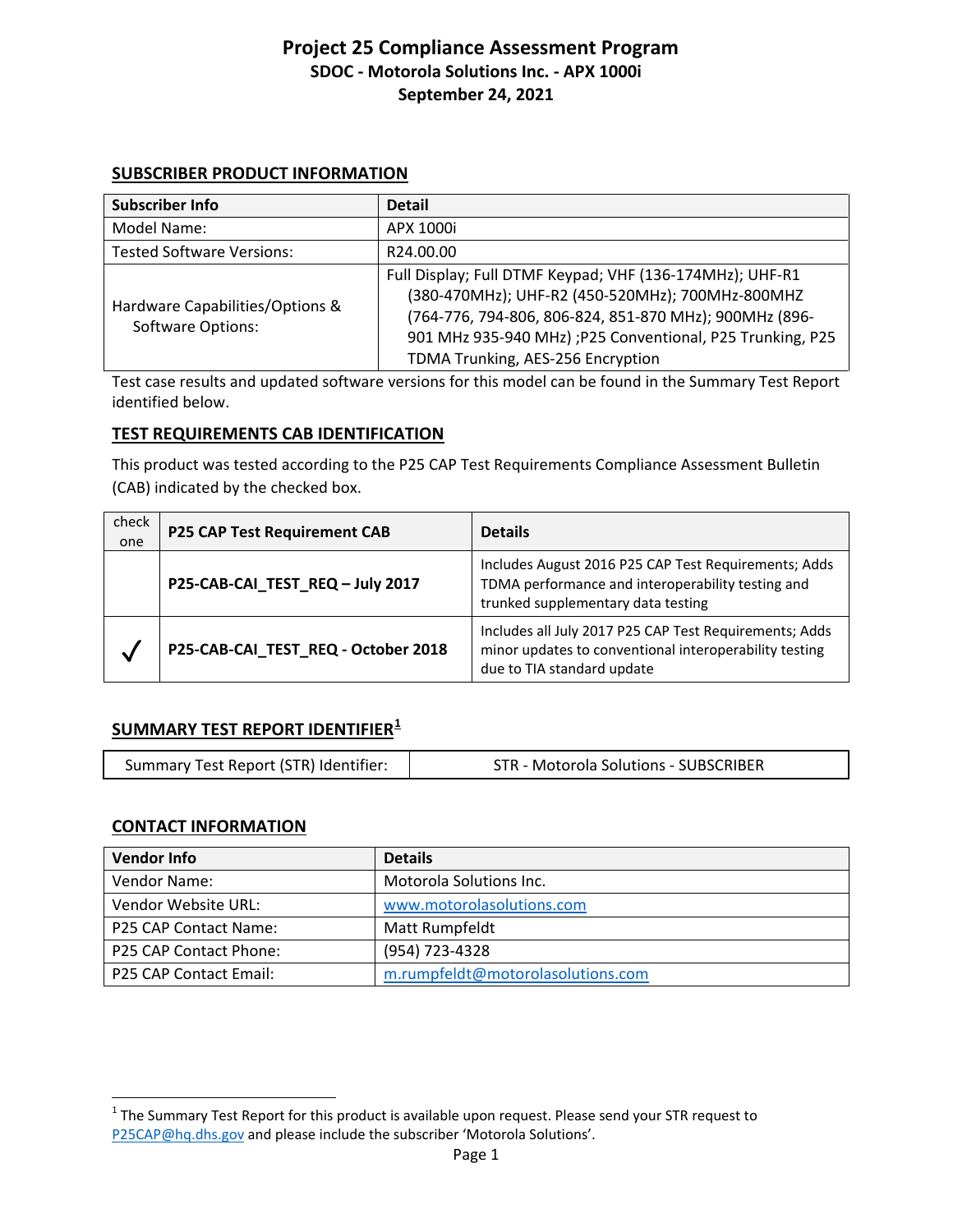## **ENCRYPTION STATEMENT**

This product complies with the P25 CAP Encryption Requirements CAB (P25-CAB-ENC\_REQ). The checked box indicates how the product was tested.

Tested with the AES 256 encryption algorithm and shall be available with AES 256 encryption at a minimum or without any encryption of any type. Tested without the AES 256 encryption algorithm and shall only be available without any encryption of any type.

## **CONVENTIONAL PERFORMANCE**

The Subscriber product has been tested for Conventional Performance. All requirements were passed except for those requirements identified below under Unsupported or Failed Requirements.

## P25 CAP Conventional Performance Testing Coverage

Receiver Tests: Reference Sensitivity, Faded Reference Sensitivity, Signal Delay Spread Capability, Adjacent Channel Rejection, Offset Adjacent Channel Rejection, Co-Channel Rejection, Spurious Response Rejection, Intermodulation Rejection, Signal Displacement Bandwidth, Late Entry Unsquelch Delay, and Receiver Throughput Delay.

Transmitter Tests: Unwanted Emissions (Adjacent Channel Power Ratio), Transmitter Power and Encoder Attack Time, Transmitter Throughput Delay, Frequency Deviation for C4FM, and Modulation Fidelity, Transient Frequency Behavior.

## Unsupported or Failed Requirements

1. None

## **TRUNKING PERFORMANCE - FDMA**

The Subscriber product has been tested for Trunking Performance - FDMA. All requirements were passed except for those requirements identified below under Unsupported or Failed Requirements.

## P25 CAP FDMA Trunking Performance Testing Coverage

Receiver Tests: Reference Sensitivity, Faded Reference Sensitivity, Signal Delay Spread Capability, Adjacent Channel Rejection, Offset Adjacent Channel Rejection, Co-Channel Rejection, Spurious Response Rejection, Intermodulation Rejection, and Signal Displacement Bandwidth.

Transmitter Tests: Unwanted Emissions (Adjacent Channel Power Ratio), Power Attack time, Encoder Attack Time, Transmitter Throughput Delay, Frequency Deviation for C4FM, and Modulation Fidelity, Transient Frequency Behavior.

Trunked Tests: Trunking Control Channel Slot Times, Trunking Request Time, and Transmitter Time to Key on a Traffic Channel.

## Unsupported or Failed Requirements

1. None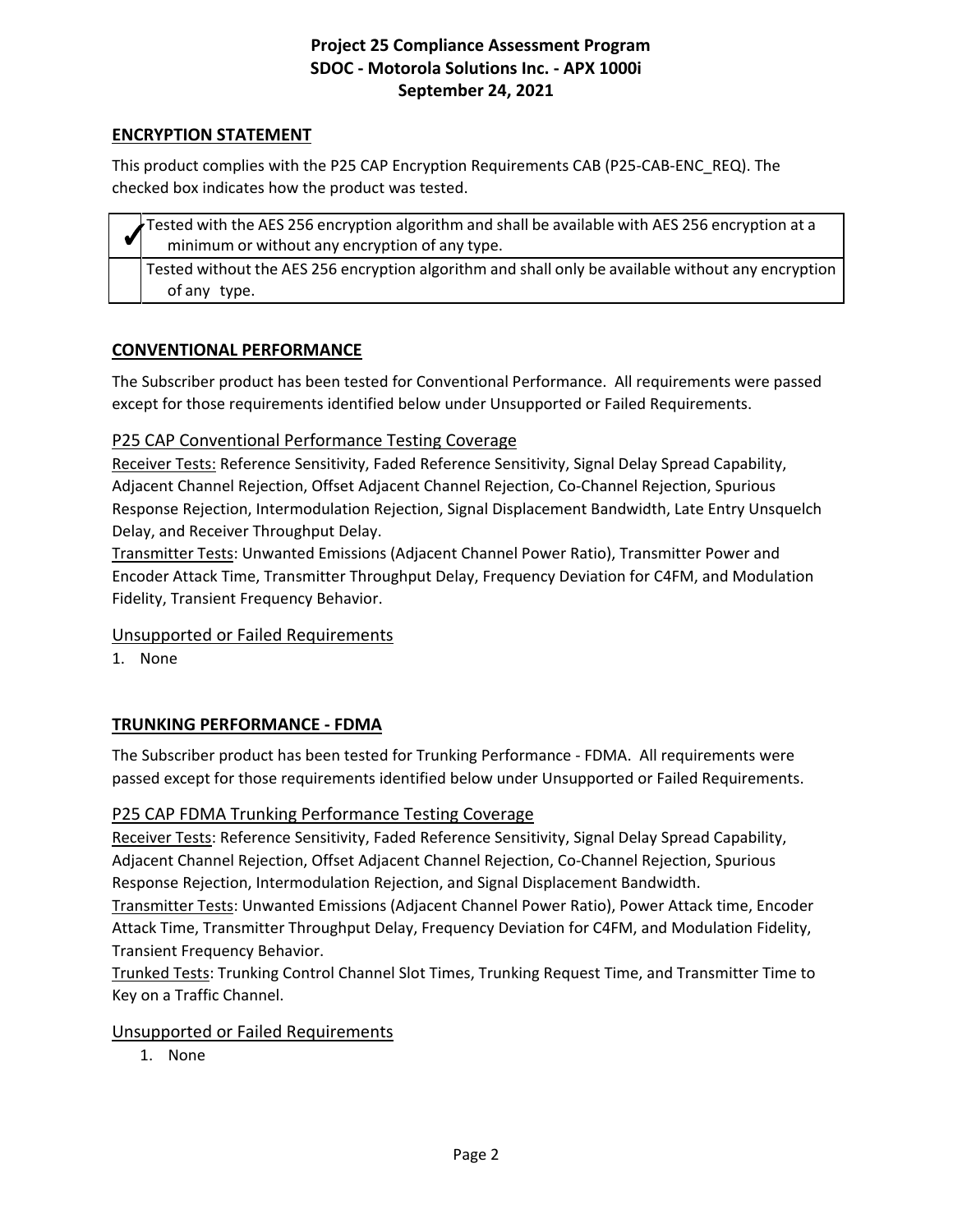## **TRUNKING PERFORMANCE - TDMA**

The Subscriber product has been tested for Trunking Performance - TDMA. All requirements were passed except for those requirements identified below under Unsupported or Failed Requirements.

## P25 CAP TDMA Trunking Performance Testing Coverage

Receiver Tests: Reference Sensitivity, Faded Reference Sensitivity, Signal Delay Spread Capability, Adjacent Channel Rejection, Offset Adjacent Channel Rejection, Co-Channel Rejection, Spurious Response Rejection, Intermodulation Rejection, and Signal Displacement Bandwidth. Transmitter Tests: Unwanted Emissions (Adjacent Channel Power Ratio), Frequency Deviation for H-CPM, Modulation Fidelity, Symbol Rate Accuracy, H-CPM Logical Channel Power measurements, and H-CPM Channel Time Alignment.

## Unsupported or Failed Requirements

1. None

## **CONVENTIONAL DIRECT MODE INTEROPERABILITY**

The Subscriber product has been tested for Conventional Direct Mode Interoperability. All test cases were passed except for those test cases identified below under Unsupported or Failed Test Cases. Test cases that passed but require specific, sometimes optional, product capabilities are also identified below.

## P25 CAP Direct Mode Interoperability Testing Coverage

Network Access Code (NAC) Operation, Group Voice Call, Emergency Call, Unit-to-Unit Voice Call, Encryption, Call Alert, Radio Check, Message Update, Status Update, Status Query, and Radio Unit Monitor.

## Unsupported or Failed Test Cases

1. Radio Check (Test Cases 2.3.2.4.1, 2.3.2.4.2), Message Update (2.3.3.4.1, 2.3.3.4.2), Status Update (2.3.4.4.1, 2.3.4.4.2), Status Query (2.3.5.3.1, 2.3.5.3.2), Radio Unit Monitor (2.3.6.4.1, 2.3.6.4.2, 2.3.6.4.3, 2.3.6.4.4), Call Privacy for Encrypted Call (2.2.7.4.1) are unsupported.

## Optional Product Capabilities Required to Pass Test Cases

1. In order to pass the Unit-to-Unit Voice Call and Call Alert test cases, a subscriber with DTMF keypad and ID display capability is required.

## **CONVENTIONAL REPEAT MODE INTEROPERABILITY**

The Subscriber product has been tested for Conventional Repeat Mode Interoperability. All test cases were passed except for those test cases identified below under Unsupported or Failed Test Cases. Test cases that passed but require specific, sometimes optional, product capabilities are also identified below.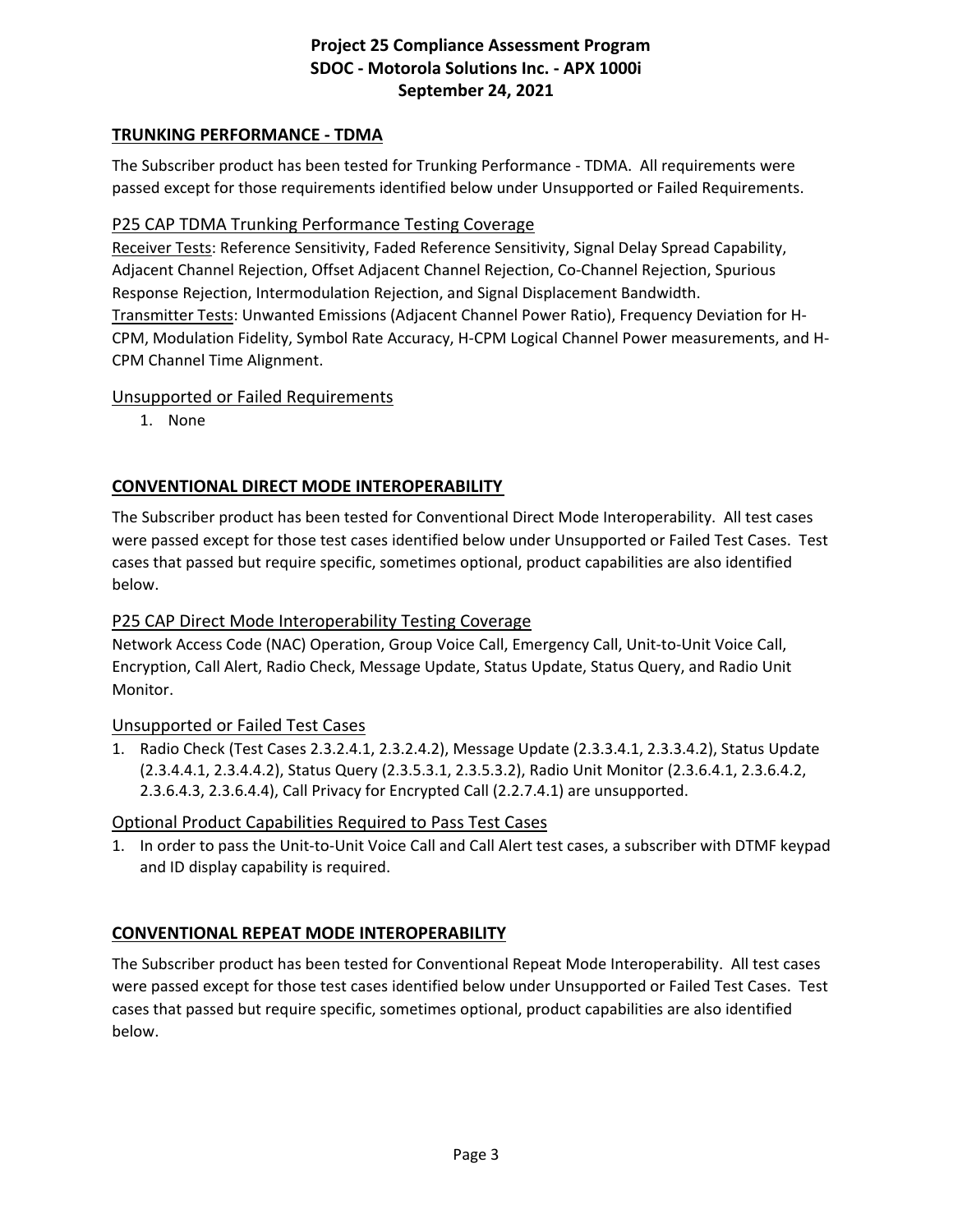## P25 CAP Repeat Mode Interoperability Testing Coverage

Network Access Code (NAC) Operation, Group Voice Call, Emergency Call, Unit-to-Unit Voice Call, Encryption, Call Alert, Radio Check, Message Update, Status Update, Status Query, and Radio Unit Monitor.

#### Unsupported or Failed Test Cases

1. Radio Check (Test Case 2.5.2.4.1), Message Update (2.5.3.4.1, 2.5.3.4.3), Status Update (2.5.4.4.1, 2.5.4.4.3), Status Query (2.5.5.4.1), Radio Unit Monitor (2.5.6.4.1, 2.5.6.4.3), Call Privacy for Encrypted Call (2.4.13.4.1) are unsupported.

## Optional Product Capabilities Required to Pass Test Cases

1. In order to pass the Unit-to-Unit Voice Call and Call Alert test cases, a subscriber with DTMF keypad and ID display capability is required.

## **CONVENTIONAL REPEAT MODE with DISPATCH MONITORING CONSOLE INTEROPERABILITY**

The Subscriber product has been tested for Conventional Repeat Mode with Dispatch Monitoring Console Interoperability. All test cases were passed except for those test cases identified below under Unsupported or Failed Test Cases. Test cases that passed but require specific, sometimes optional, product capabilities are also identified below.

## P25 CAP Repeat Mode with Dispatch Monitoring Console Interoperability Testing Coverage Group Voice Call, Emergency Call, All Call, Unit-to-Unit Voice Call, Encryption, Emergency Alarm, Call Alert, Radio Check, Radio Unit Inhibit/Uninhibit, Message Update, Status Update, Status Query, and Radio Unit Monitor.

## Unsupported or Failed Test Cases

1. Message Update (Test Cases 2.7.6.4.1, 2.7.6.4.2, 2.7.6.4.3), Status Update (2.7.7.4.1), Radio Unit Monitor (2.7.9.4.2), Call Privacy for Encrypted Call (2.6.6.4.1) are unsupported.

## Optional Product Capabilities Required to Pass Test Cases

1. In order to pass the Unit-to-Unit Voice Call, Call Alert and Status Update test case (2.7.7.4.2), a subscriber with DTMF keypad and ID display capability is required.

## **TRUNKED SUBSCRIBER UNIT INTEROPERABILITY – FDMA**

The Subscriber product has been tested for Trunked Interoperability - FDMA. All test cases were passed except for those test cases identified below under Unsupported or Failed Test Cases. Test cases that passed but require specific, sometimes optional, product capabilities are also identified below.

## P25 CAP FDMA Trunked Interoperability Testing Coverage

Full Registration, Group Voice Call, Unit to Unit Voice Call, Broadcast Voice Call, Affiliation, Announcement Group Call, Emergency Alarm, Emergency Group Call, Encryption, Intra-Location Registration Area Roaming, Deregistration, System Call, Call Alert, Short Message, Status Query, Status Update, Radio Unit Monitoring, Radio Unit Disable/Re-Enable, and Radio Check.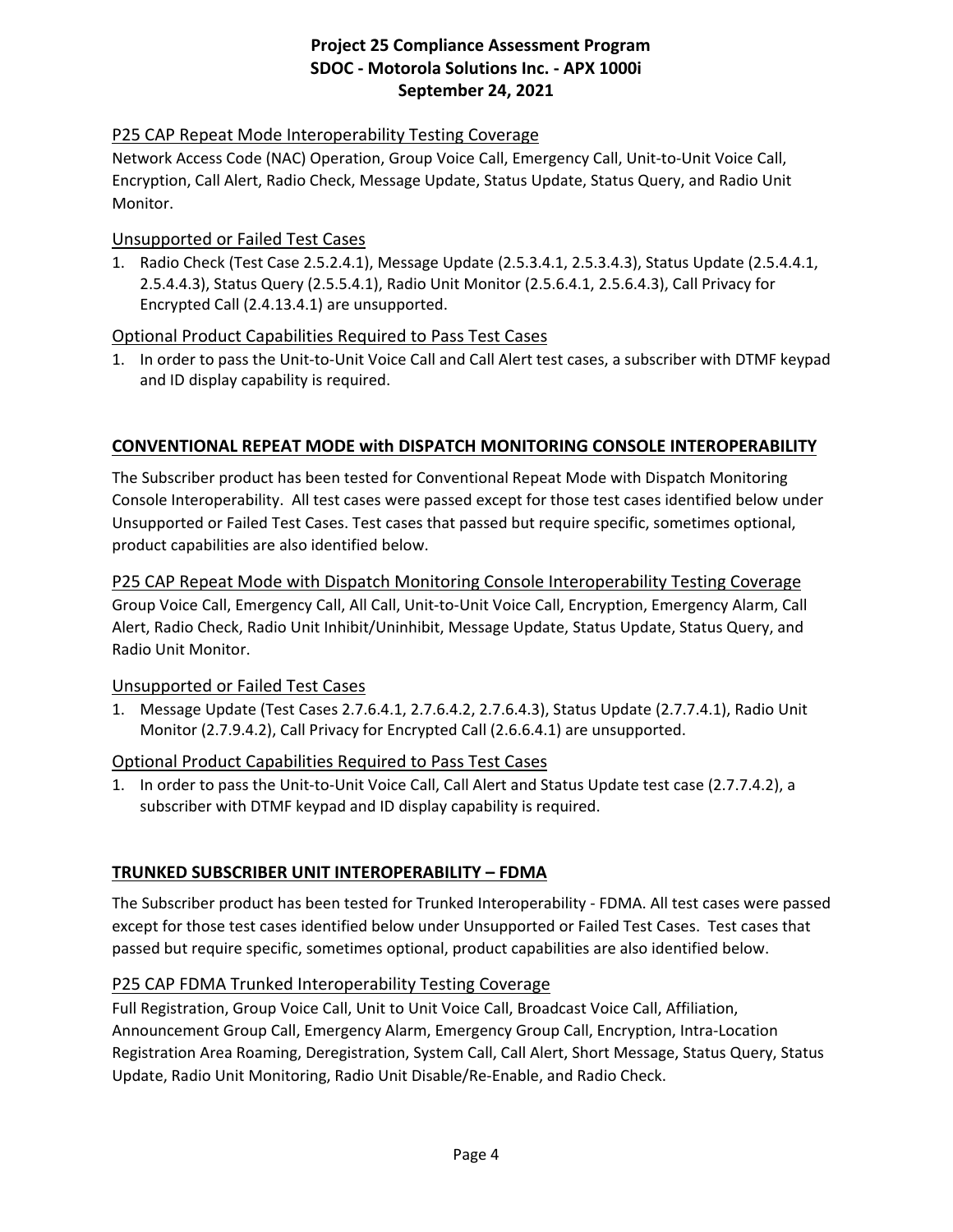## Unsupported or Failed Test Cases

1. Short Message (Test Case 2.2.16.4.1), Status Query (Test Case 2.2.17.4.1), Radio Unit Monitor Individual Silent/Non-Silent (2.2.19.4.1, 2.2.19.4.2), unit-to-unit calls for Inter-WACN roaming and Radio Unit Monitor Group (2.2.19.4.3, 2.2.19.4.4) for Inter-System and Inter-WACN, Unit-to-Unit Call Queued with Target Availability Check – Traffic Channel Assignment Before Target Availability Check (test case 2.2.3.4.4), Call Privacy for Encrypted Call (2.2.10.4.1) are unsupported.

## Optional Product Capabilities Required to Pass Test Cases

1. In order to pass the Unit-to-Unit Voice Call, Call Alert and Status Update test cases, a subscriber with DTMF keypad and ID display capability is required.

## **TRUNKED SUBSCRIBER UNIT INTEROPERABILITY – TDMA**

The Subscriber product has been tested for Trunked Interoperability - TDMA. All test cases were passed except for those test cases identified below under Unsupported or Failed Test Cases. Test cases that passed but require specific, sometimes optional, product capabilities are also identified below.

#### P25 CAP TDMA Trunked Interoperability Testing Coverage

Registration, Group Voice Call, Unit-to-Unit Voice Call, Broadcast Call, Announcement Group Call, Emergency Group Call, Encryption Group Call, System Call, Radio Unit Monitoring, and Transmitting Subscriber Forced Preemption.

#### Unsupported or Failed Test Cases

1. Radio Unit Monitor Individual (Test Cases 2.2.19.4.1, 2.2.19.4.2), Radio Unit Monitor Group (2.2.19.4.3, 2.2.19.4.4) Inter-WACN, SU Forced Audio Preemption (Test Case 2.2.26.4.1), Unit-to-Unit Test Cases 4, 5, 6, System Call for Inter-System and Inter-WACN, Unit-to-Unit Call Queued with Target Availability Check – Traffic Channel Assignment Before Target Availability Check (test case 2.2.3.4.4), Call Privacy for Encrypted Call (2.2.10.4.1) are unsupported.

#### Optional Product Capabilities Required to Pass Test Cases

1. In order to pass the Unit-to-Unit Voice Call, Call Alert and Status Update test cases, a subscriber with DTMF keypad and ID display capability is required.